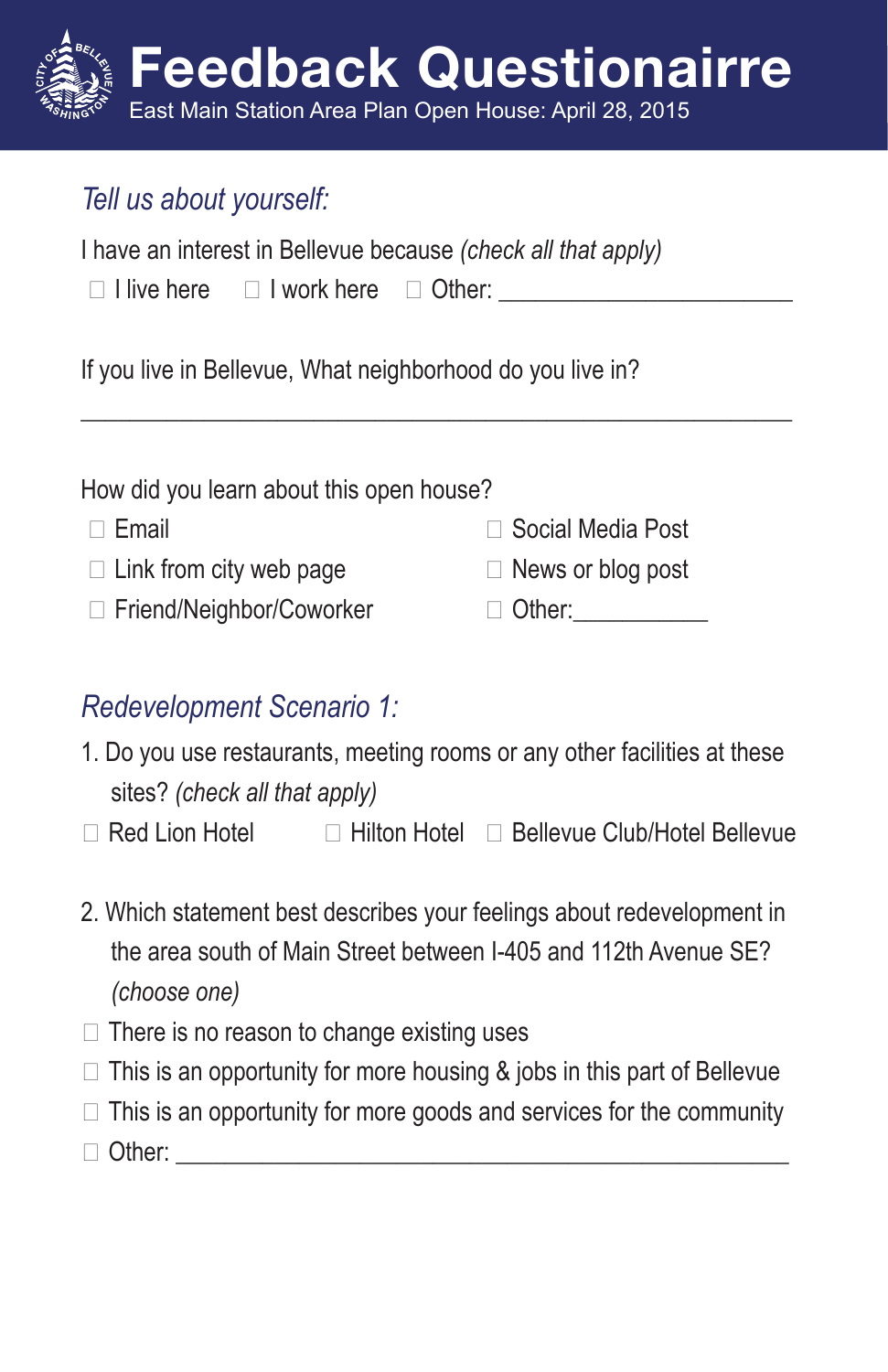## *Redevelopment Scenario 2:*

- 3. Which of the following types of uses/activities would you like to see in new development on the east side of 112th Avenue SE, while still allowing office and hotel uses? *(choose up to three)*
	- Apartments Groceries, pharmacies
	- $\Box$  Brew pubs, sports bars  $\Box$  Clothing, shoes, etc
	- $\Box$  Restaurants, cafes, coffee shops
	- $\Box$  Personal services (e.g. daycare, salons, massage)
	- $\Box$  Big box (e.g. Target, Costco, Staples)
	- Other: \_\_\_\_\_\_\_\_\_\_\_\_\_\_\_\_\_\_\_\_\_\_\_\_\_\_\_\_\_\_\_\_\_\_\_\_\_\_\_\_\_\_\_\_\_\_\_\_

#### *Redevelopment Scenario 3:*

- 4. Which of the following features about Scenario 3 do you like?
	- $\Box$  Locating the tallest buildings closer to Main Street and I-405
	- □ Allowing retail space for goods and services I could use
	- $\Box$  Including pedestrian activity areas like public plazas, sidewalk cafes
	- Other: \_\_\_\_\_\_\_\_\_\_\_\_\_\_\_\_\_\_\_\_\_\_\_\_\_\_\_\_\_\_\_\_\_\_\_\_\_\_\_\_\_\_\_\_\_\_\_\_
	- None of the above I do not favor this scenario *(please explain)*:

\_\_\_\_\_\_\_\_\_\_\_\_\_\_\_\_\_\_\_\_\_\_\_\_\_\_\_\_\_\_\_\_\_\_\_\_\_\_\_\_\_\_\_\_\_\_\_\_\_\_\_\_\_\_\_\_

## *Redevelopment Scenario 4:*

- 5. Which of the following features about Scenario 4 do you like?
	- $\Box$  Making the tallest buildings along 112th Ave SE narrower on the side facing Surrey Downs
	- $\Box$  Allowing more retail space for a goods & services I could use
	- $\Box$  Including pedestrian connections, plazas, green spaces and cafes
	- Other: \_\_\_\_\_\_\_\_\_\_\_\_\_\_\_\_\_\_\_\_\_\_\_\_\_\_\_\_\_\_\_\_\_\_\_\_\_\_\_\_\_\_\_\_\_\_\_\_
	- None of the above I do not favor this scenario *(please explain)*:

\_\_\_\_\_\_\_\_\_\_\_\_\_\_\_\_\_\_\_\_\_\_\_\_\_\_\_\_\_\_\_\_\_\_\_\_\_\_\_\_\_\_\_\_\_\_\_\_\_\_\_\_\_\_\_\_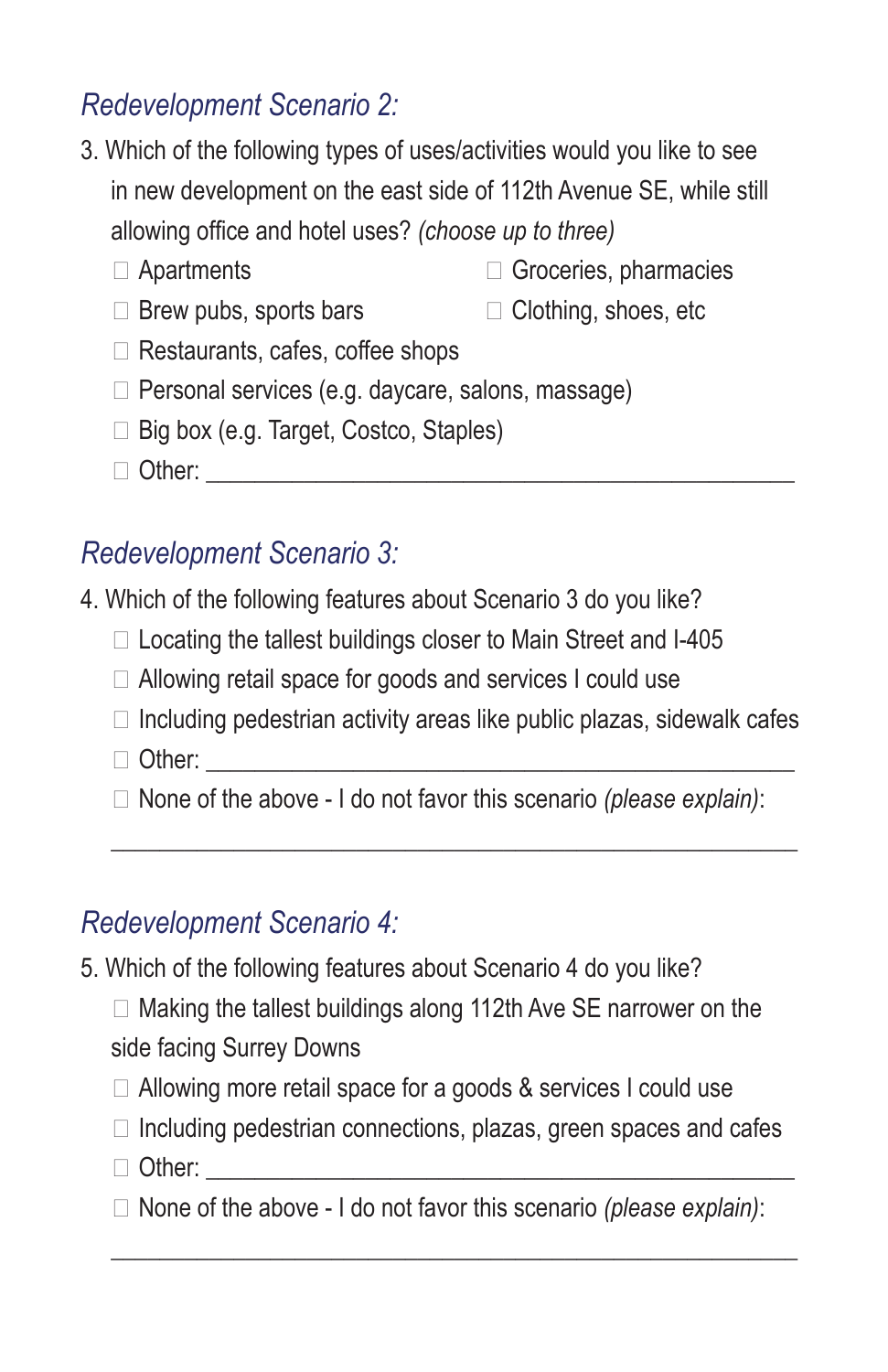#### *Streetscapes:*

- 6. Would you favor changes to Main Street between Bellevue Way and 112th Ave SE that included something like:
	- □ Wider sidewalks on both sides?
	- $\square$  Special paving treatment at pedestrian crossings?
	- $\Box$  More pedestrian activities like sidewalk cafes and retail storefronts?
	- Other: \_\_\_\_\_\_\_\_\_\_\_\_\_\_\_\_\_\_\_\_\_\_\_\_\_\_\_\_\_\_\_\_\_\_\_\_\_\_\_\_\_\_\_\_\_\_\_\_
- 7. Would you favor allowing buildings closer to 112th Ave SE on the east side of the street if they included: *(check all that apply)*
	- $\Box$  Landscaping with large trees between the street and sidewalk?
	- $\Box$  Storefronts at the sidewalk with room for cafe tables, benches, etc?

\_\_\_\_\_\_\_\_\_\_\_\_\_\_\_\_\_\_\_\_\_\_\_\_\_\_\_\_\_\_\_\_\_\_\_\_\_\_\_\_\_\_\_\_\_\_\_\_\_\_\_\_\_\_\_\_ \_\_\_\_\_\_\_\_\_\_\_\_\_\_\_\_\_\_\_\_\_\_\_\_\_\_\_\_\_\_\_\_\_\_\_\_\_\_\_\_\_\_\_\_\_\_\_\_\_\_\_\_\_\_\_\_ \_\_\_\_\_\_\_\_\_\_\_\_\_\_\_\_\_\_\_\_\_\_\_\_\_\_\_\_\_\_\_\_\_\_\_\_\_\_\_\_\_\_\_\_\_\_\_\_\_\_\_\_\_\_\_\_ \_\_\_\_\_\_\_\_\_\_\_\_\_\_\_\_\_\_\_\_\_\_\_\_\_\_\_\_\_\_\_\_\_\_\_\_\_\_\_\_\_\_\_\_\_\_\_\_\_\_\_\_\_\_\_\_ \_\_\_\_\_\_\_\_\_\_\_\_\_\_\_\_\_\_\_\_\_\_\_\_\_\_\_\_\_\_\_\_\_\_\_\_\_\_\_\_\_\_\_\_\_\_\_\_\_\_\_\_\_\_\_\_ \_\_\_\_\_\_\_\_\_\_\_\_\_\_\_\_\_\_\_\_\_\_\_\_\_\_\_\_\_\_\_\_\_\_\_\_\_\_\_\_\_\_\_\_\_\_\_\_\_\_\_\_\_\_\_\_ \_\_\_\_\_\_\_\_\_\_\_\_\_\_\_\_\_\_\_\_\_\_\_\_\_\_\_\_\_\_\_\_\_\_\_\_\_\_\_\_\_\_\_\_\_\_\_\_\_\_\_\_\_\_\_\_ \_\_\_\_\_\_\_\_\_\_\_\_\_\_\_\_\_\_\_\_\_\_\_\_\_\_\_\_\_\_\_\_\_\_\_\_\_\_\_\_\_\_\_\_\_\_\_\_\_\_\_\_\_\_\_\_ \_\_\_\_\_\_\_\_\_\_\_\_\_\_\_\_\_\_\_\_\_\_\_\_\_\_\_\_\_\_\_\_\_\_\_\_\_\_\_\_\_\_\_\_\_\_\_\_\_\_\_\_\_\_\_\_ \_\_\_\_\_\_\_\_\_\_\_\_\_\_\_\_\_\_\_\_\_\_\_\_\_\_\_\_\_\_\_\_\_\_\_\_\_\_\_\_\_\_\_\_\_\_\_\_\_\_\_\_\_\_\_\_ \_\_\_\_\_\_\_\_\_\_\_\_\_\_\_\_\_\_\_\_\_\_\_\_\_\_\_\_\_\_\_\_\_\_\_\_\_\_\_\_\_\_\_\_\_\_\_\_\_\_\_\_\_\_\_\_ \_\_\_\_\_\_\_\_\_\_\_\_\_\_\_\_\_\_\_\_\_\_\_\_\_\_\_\_\_\_\_\_\_\_\_\_\_\_\_\_\_\_\_\_\_\_\_\_\_\_\_\_\_\_\_\_ \_\_\_\_\_\_\_\_\_\_\_\_\_\_\_\_\_\_\_\_\_\_\_\_\_\_\_\_\_\_\_\_\_\_\_\_\_\_\_\_\_\_\_\_\_\_\_\_\_\_\_\_\_\_\_\_

\_\_\_\_\_\_\_\_\_\_\_\_\_\_\_\_\_\_\_\_\_\_\_\_\_\_\_\_\_\_\_\_\_\_\_\_\_\_\_\_\_\_\_\_\_\_\_\_\_\_\_\_\_\_\_\_

- $\Box$  Residential buildings with front stoops?
- Other: \_\_\_\_\_\_\_\_\_\_\_\_\_\_\_\_\_\_\_\_\_\_\_\_\_\_\_\_\_\_\_\_\_\_\_\_\_\_\_\_\_\_\_\_\_\_\_\_

## *Other Comments about Redevelopment Scenarios?*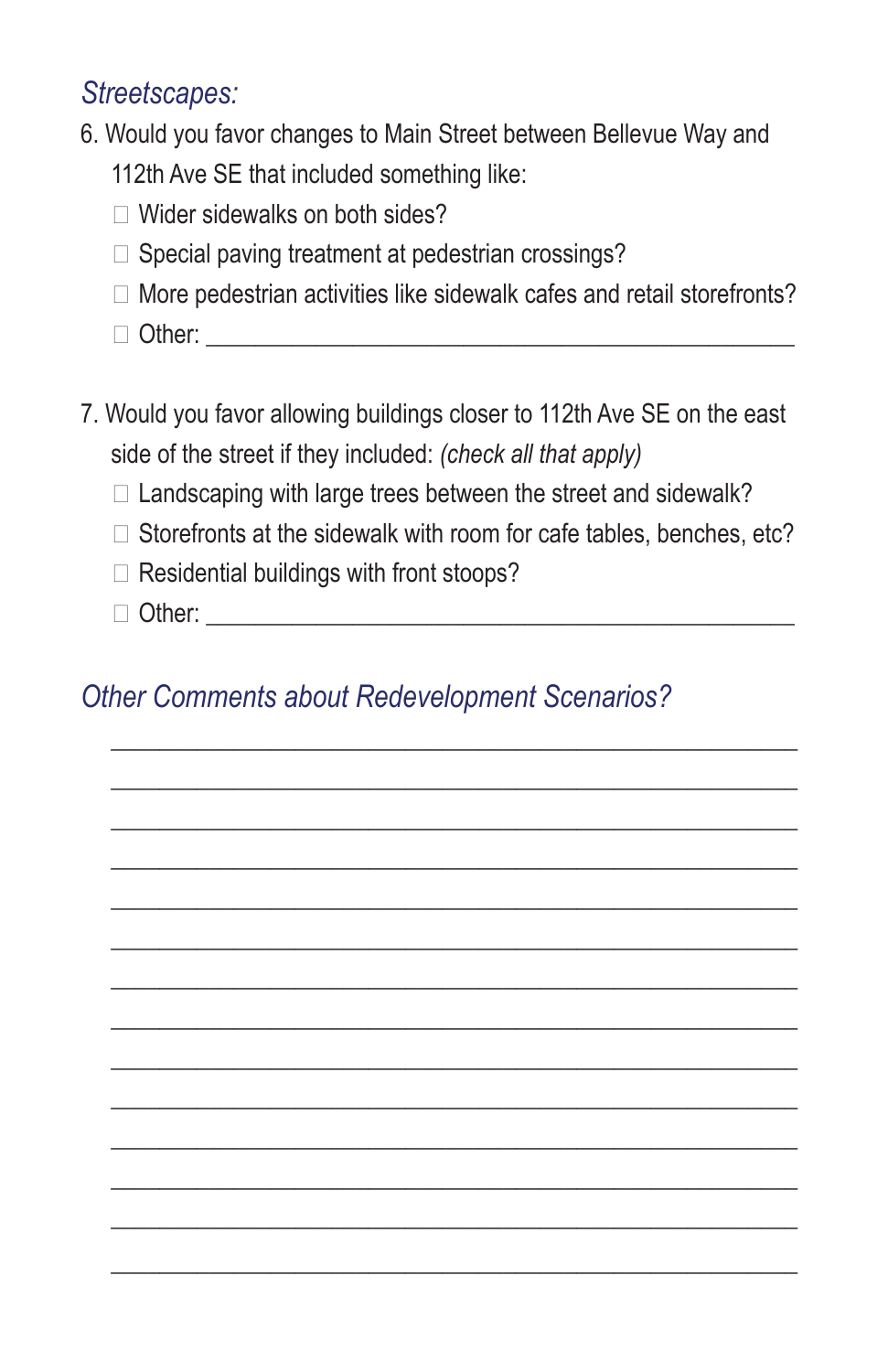## *Pedestrians and Bicycles:*

- 8. When using light rail in the future, how will you get to the East Main station?
	- □ Walk Bicycle Bus Drop-off
- 9. What types of pedestrian improvements would you like to see to improve safety and station access from within the Surrey Downs neighborhood? *(check all that apply)*
	- Directional signage
	- $\Box$  Sidewalks
	- $\Box$  Change in street paving material or texture showing walking areas
	- $\Box$  Lighting improvements
	- Other: \_\_\_\_\_\_\_\_\_\_\_\_\_\_\_\_\_\_\_\_\_\_\_\_\_\_\_\_\_\_\_\_\_\_\_\_\_\_\_\_\_\_\_\_\_\_\_\_
- 10. Pedestrian access from Surrey Downs to 112th Ave SE will only be possible at the site of the future park at Main St/112th Ave SE. The CAC has considered the idea of a pedestrian bridge to get walkers across the tracks and connect with 112th Ave SE and the wider station area around Surrey Downs Park (~SE 6th St). Do you support further exploration of a pedestrian bridge in this area?

 $\Box$  Yes  $\Box$  No  $\Box$  Unsure

11. The East Main station area planning project will analyze options for improving pedestrian and bicycle facilities in the station area as well improving and creating new connections from the station to adjacent districts outside the core station area. Are there other areas in addition to the options shown that you would like to see studied?

\_\_\_\_\_\_\_\_\_\_\_\_\_\_\_\_\_\_\_\_\_\_\_\_\_\_\_\_\_\_\_\_\_\_\_\_\_\_\_\_\_\_\_\_\_\_\_\_\_\_\_\_\_\_\_\_ \_\_\_\_\_\_\_\_\_\_\_\_\_\_\_\_\_\_\_\_\_\_\_\_\_\_\_\_\_\_\_\_\_\_\_\_\_\_\_\_\_\_\_\_\_\_\_\_\_\_\_\_\_\_\_\_ \_\_\_\_\_\_\_\_\_\_\_\_\_\_\_\_\_\_\_\_\_\_\_\_\_\_\_\_\_\_\_\_\_\_\_\_\_\_\_\_\_\_\_\_\_\_\_\_\_\_\_\_\_\_\_\_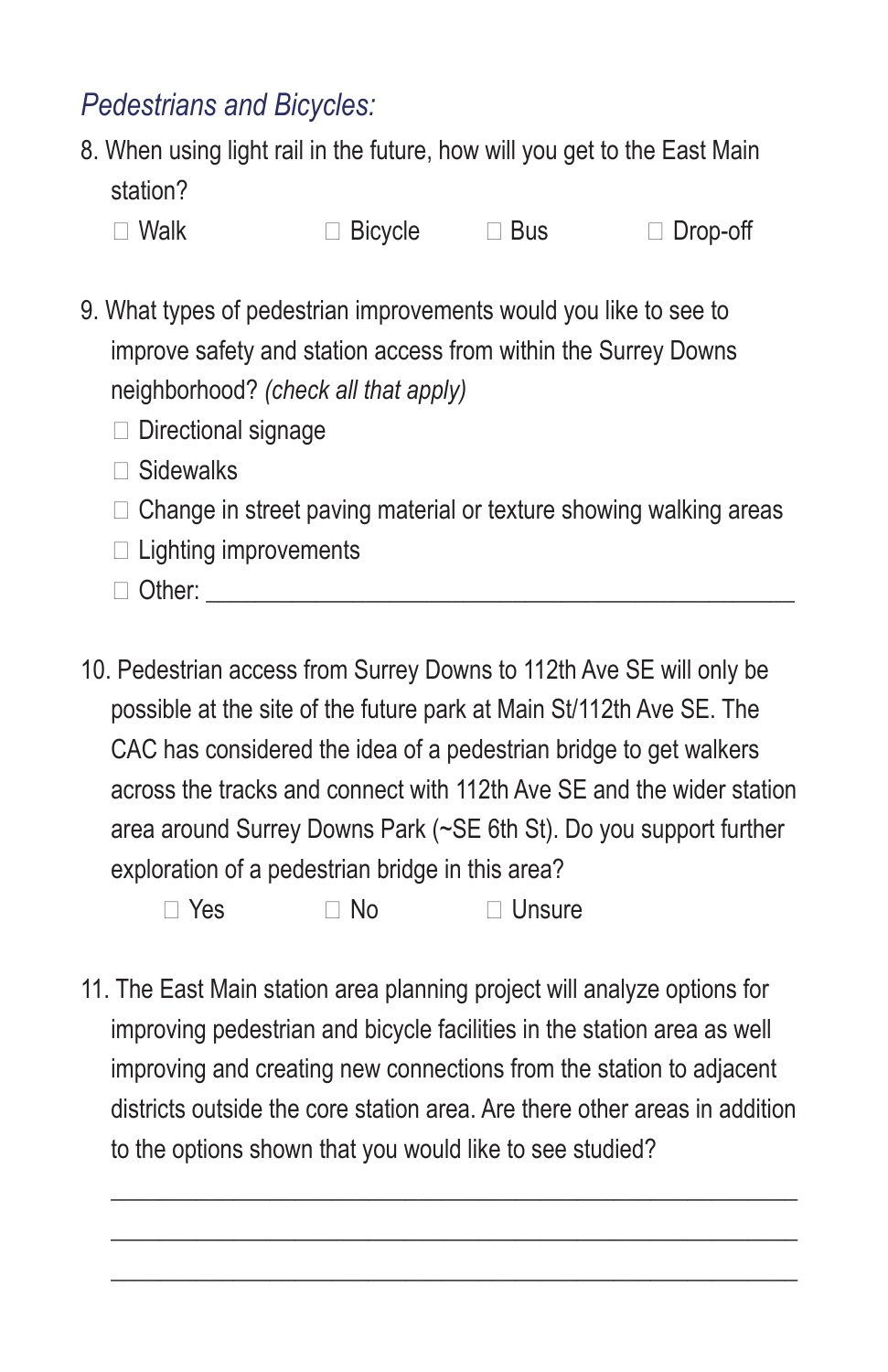#### *Vehicular*

12. Closure of access to and from 112th Ave SE will mean that more traffic will likely use streets such as 109th and 110th Avenues SE in the Surrey Downs neighborhood, would you support traffic calming measures to slow traffic and discourage cut-through traffic on neighborhood streets?

 $\Box$  Yes  $\Box$  No  $\Box$  Unsure

13. Currently, cars cannot travel south on 108th Ave SE across Main St; cars must make a left or right onto Main St. Would you favor removing this restriction knowing that while this allows more access for residents the trade-off could be increased traffic for residents and non-residents alike?

 $\Box$  Yes  $\Box$  No  $\Box$  Unsure

14. Currently, vehicular access in and out of Surrey Downs at 110th Ave SE and Main St is allowed only for right-in/right-out turns (i.e. access to/from westbound traffic on Main St is restricted). Would you favor allowing left turns to and from Main St at 110th Ave SE knowing that the trade-off could be increased traffic for residents and non-residents alike?

 $\Box$  Yes  $\Box$  No  $\Box$  Unsure

15. Residential Parking Zones (RPZs) are in effect for the portion of Surrey Downs near the future light rail station. Would you support additional RPZs south of SE 4th St to discourage "hide and ride" parking if it becomes an issue after light rail opens?

 $\Box$  Yes  $\Box$  No  $\Box$  Unsure